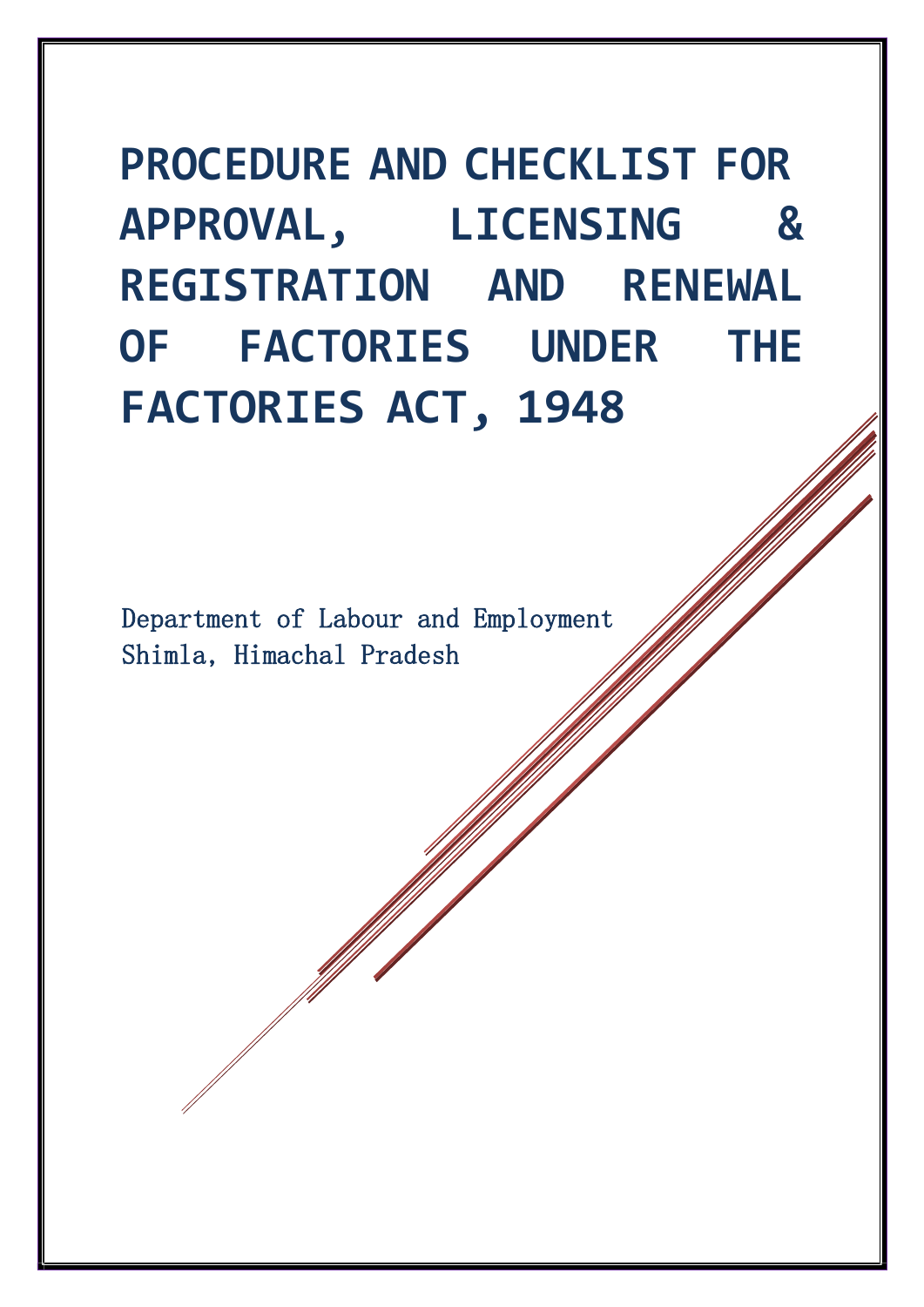# **Contents**

|  | B. Registration and grant of license under The Factories Act, 1948  6              |  |
|--|------------------------------------------------------------------------------------|--|
|  | a) Checklist for registration and grant of license under The Factories Act, 1948 6 |  |
|  |                                                                                    |  |
|  |                                                                                    |  |

|  | a) Checklist for renewal of license under The Factories Act, 1948  10 |  |
|--|-----------------------------------------------------------------------|--|
|  |                                                                       |  |
|  |                                                                       |  |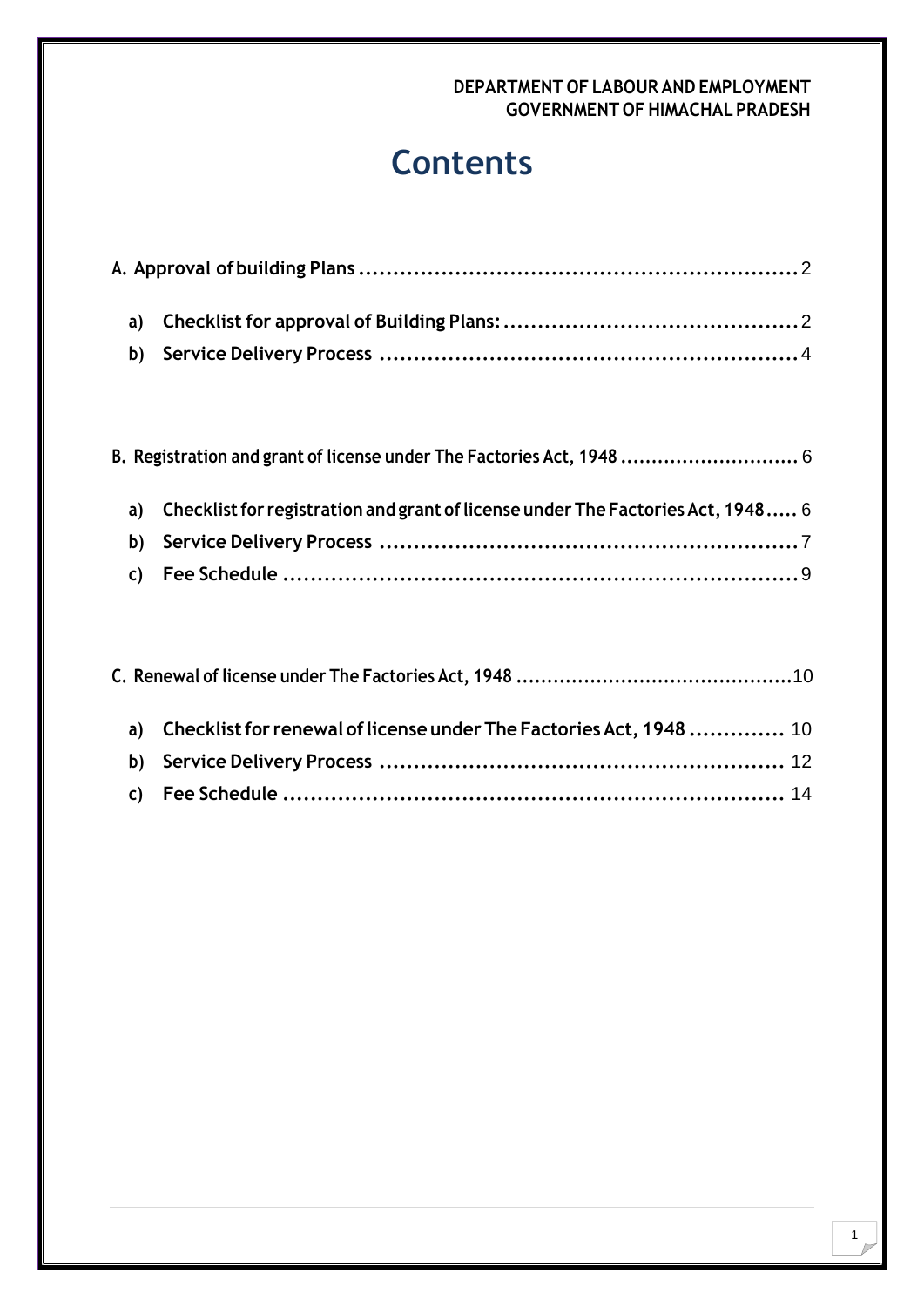### <span id="page-2-0"></span>**A. Approval of building Plans**

### <span id="page-2-1"></span>**a) Checklistfor approval of Building Plans:**

- 1. Form No-1 (Online e-form and submission/filling in online mode only through the web application)
- 2. Form No 1-A (Online e-form and submission/filling in online mode only through the webapplication)
- 3. Questionnaire (Online e-form and submission/filling in online mode only through the webapplication)
- 4. Flow-chart of manufacturingprocess.
- 5. Write up chart of manufacturing process.
- 6. Resolutionpassed byBoardofDirectors inwhich oneoftheDirectorshasbeen declared as occupier or resolution passed by partners in case of firm in which one of the partners has been declared as occupier or declaration of proprietor in case of proprietorship concern.
- 7. ListofDirectors/Partners (Parentage and complete residential addresses of Directors/ Partners may be clearly mentioned).
- 8. List of machinery.
- 9. Copy of power sanction certificate from concerned authorities of HPSEB.

10. Site Plan of the factory.

- 11. Building drawings including elevations, Plans & cross sections.
- 12. Machine layout.
- 13. Certificate from Registrar of Companies regarding incorporation in case of company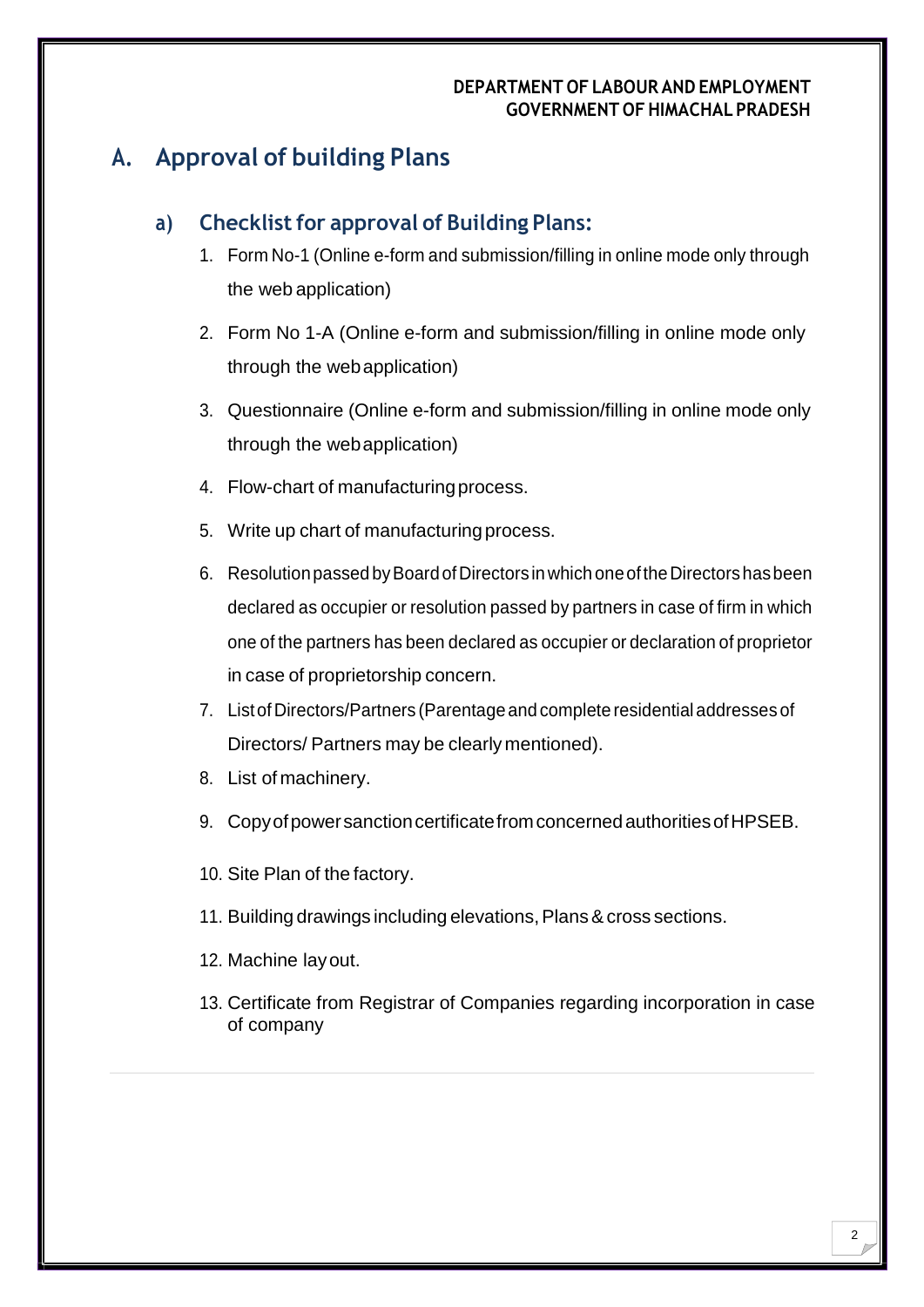- 14. List of partners with parentage & permanent residential address of partners in case of partnership firm.
- 15. In case of proprietorship concern, name, parentage and complete residential address of proprietor is required to be given through declaration which is self attested.
- 16. All the documents are required to be signed by the occupier i.e. Director or Partner or Proprietor as the case may be.
- 17. All the drawings are required to be signed by the occupier as well as Chartered Engineer/Chartered Architect.
- 18. Copy of approval from Department of Industries in case of industrial unit or copy of approval from Director, Energy or HIMURJA or any other competent authority in case of hydroelectric power project.
- 19. **Uploading of documents is mandatory.**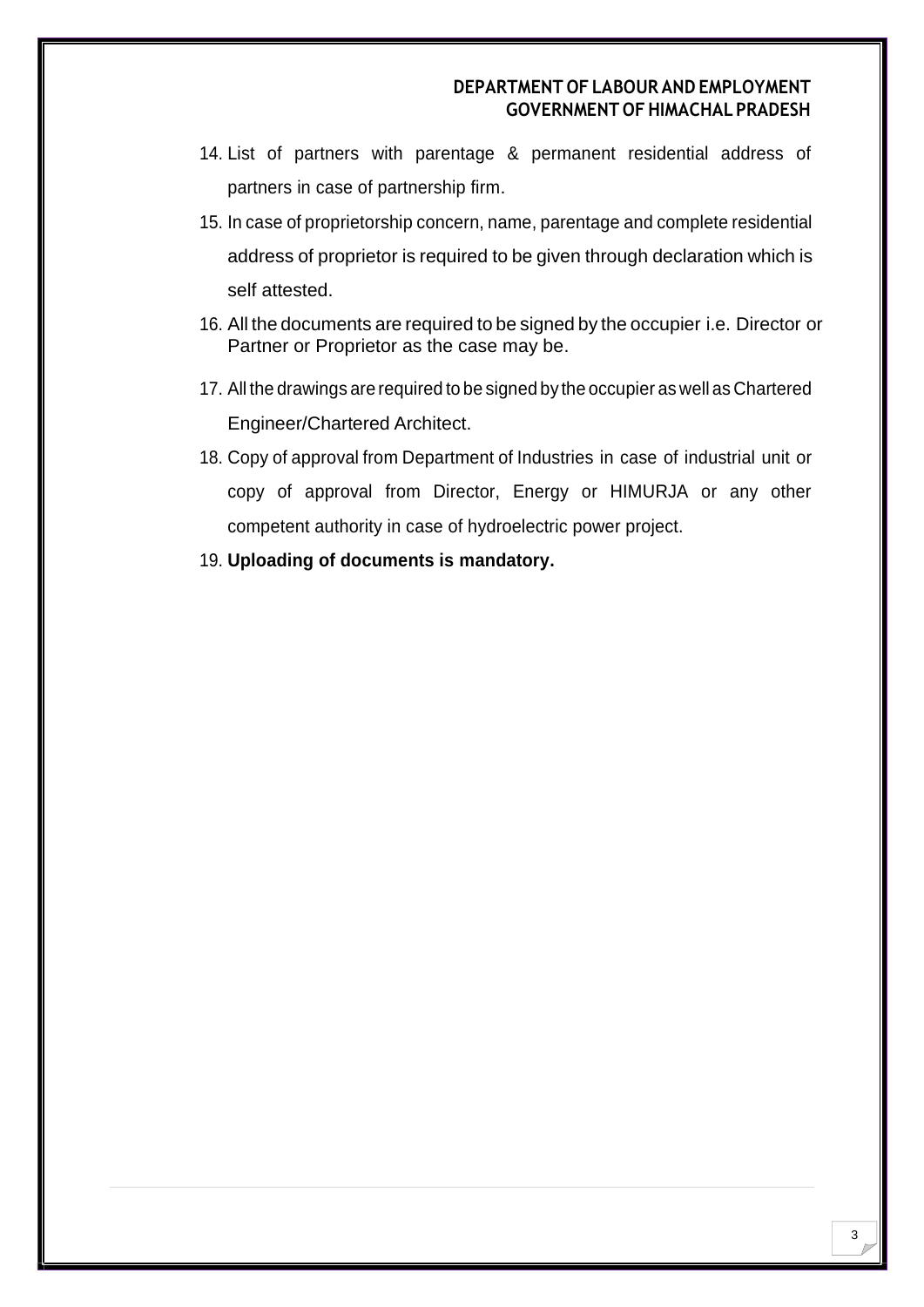|            | <b>Approval of building Plan</b>                                                                                                                                                                                                                                                                                                                                                                                                                                                                                                                                                                                                                                                                                                                                     |                                     |  |  |  |  |  |  |
|------------|----------------------------------------------------------------------------------------------------------------------------------------------------------------------------------------------------------------------------------------------------------------------------------------------------------------------------------------------------------------------------------------------------------------------------------------------------------------------------------------------------------------------------------------------------------------------------------------------------------------------------------------------------------------------------------------------------------------------------------------------------------------------|-------------------------------------|--|--|--|--|--|--|
| Sr.<br>No. | <b>Process Description</b>                                                                                                                                                                                                                                                                                                                                                                                                                                                                                                                                                                                                                                                                                                                                           | Responsibility<br>Centre            |  |  |  |  |  |  |
| 1          | If applicant wants to apply for Approval of Building Plans online<br>directly, then applicant has to access the online application at<br>admis.hp.nic.in/ofris.                                                                                                                                                                                                                                                                                                                                                                                                                                                                                                                                                                                                      | Applicant                           |  |  |  |  |  |  |
| 2          | If applicant is not registered in application then User has to register<br>at the online application & create the User ID and passwords. This<br>can be done by following the listed steps:<br>Click "Register" on OFRIS home page<br>$\bullet$<br>User profile information page will be displayed<br>All necessary information should be entered.<br>Click Submit.<br>After acceptance by the department and automated e-mail<br>will be sent to the email ID provided by the user which will<br>provide a link "verify mail".<br>Click on the link verify mail for the authentication of email ID.<br>Once the account is activated, applicant can use the user ID<br>& Password to login and click confirmation.<br>Now user can apply for the online application | Applicant/<br>Online<br>Application |  |  |  |  |  |  |
| 3          | Once applicant is registered, login to online application using User<br>ID and Password:<br>Login into OFRIS by providing respective username and<br>password on the application.<br>Add Rooms (Form 1A - Application request is submitted as e-<br>form through the web portal)<br>Questionnaire (Application request is submitted as e-form<br>through the webportal)<br>Attached the necessary set of supporting documents.<br>Message board (used for any communication<br>with<br>Department)<br>Check Status of the filled application.<br>Then click on Submit to Submit Building plan Approval<br>Application to the Department.<br>Note: No fees is applicable for approval of building plans.                                                              | Applicant/<br>Online<br>Application |  |  |  |  |  |  |
| 4          | This concludes the application submission procedure done online<br>directly by the applicant.                                                                                                                                                                                                                                                                                                                                                                                                                                                                                                                                                                                                                                                                        | Applicant                           |  |  |  |  |  |  |

## <span id="page-4-0"></span>**b) Service DeliveryProcess:**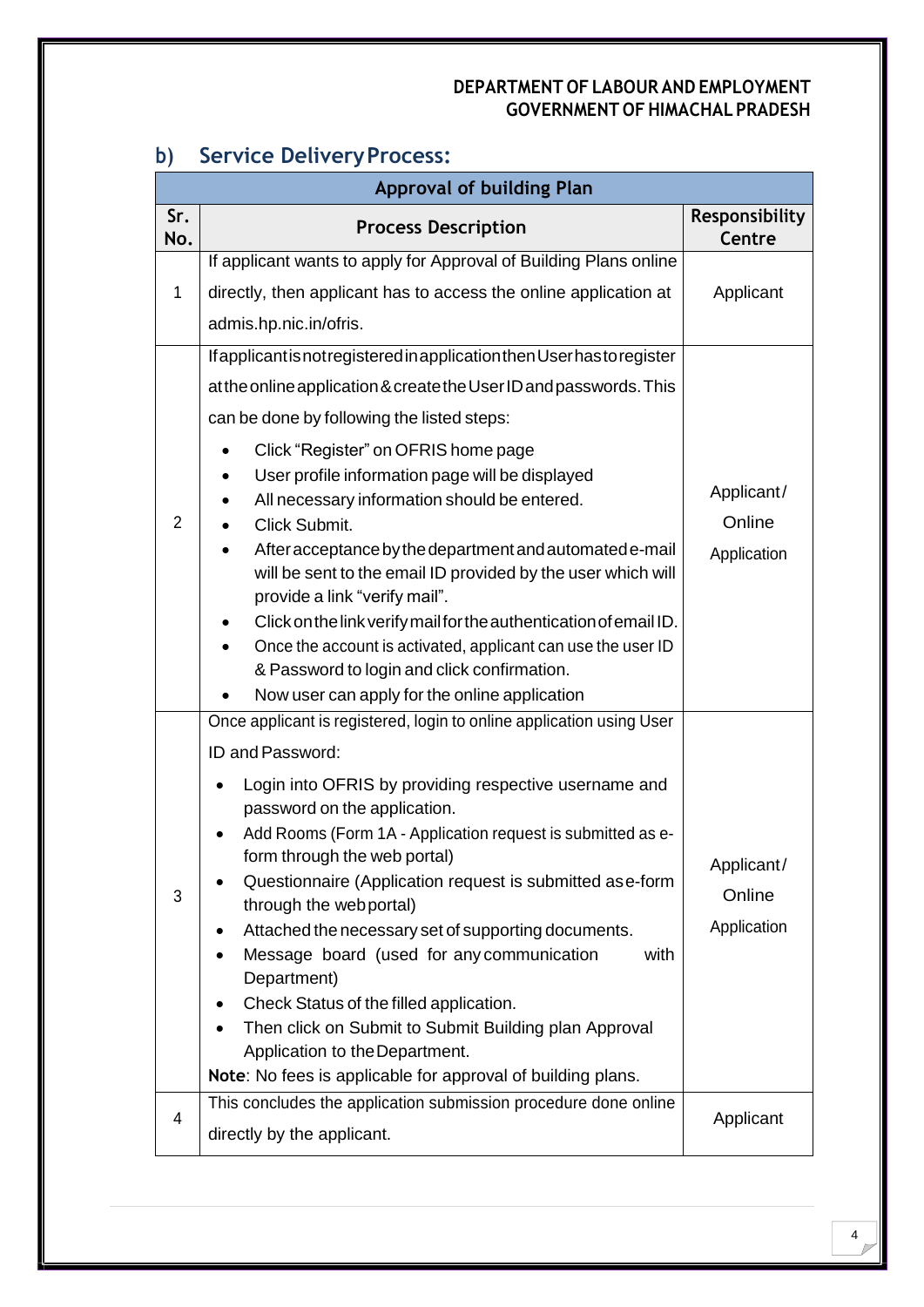| 5              | Online application registers the service request made by the<br>applicant and generates a Unique service request ID on e-mail/<br>mobile.                                                                                                                                                                                                                                                    | Online<br>Application           |  |
|----------------|----------------------------------------------------------------------------------------------------------------------------------------------------------------------------------------------------------------------------------------------------------------------------------------------------------------------------------------------------------------------------------------------|---------------------------------|--|
| 6              | Applicant can check the status based on the Unique application<br>request number by logging into the application.                                                                                                                                                                                                                                                                            | Online<br>Application           |  |
| $\overline{7}$ | Online Application routes the Application request along with<br>attached documents to the Dealing Assistant for primary scrutiny of<br>applications.                                                                                                                                                                                                                                         | Online<br>Application           |  |
| 8              | Dealing Assistant review the application request along with the<br>attached documents and may forward the application to Deputy<br>Director (factories) with comments/observations (if any) in online<br>mode.                                                                                                                                                                               | Dealing<br>assistant            |  |
| 9              | When the application is received by the Deputy Director (factories),<br>he/she may:<br>For any additional/incomplete info required to process the<br>➤<br>application, Deputy Director (factories) may send back the<br>application to the applicant.<br>If details are satisfactory, then the application is recommended<br>➤<br>to the Chief Inspector of Factories for grant of approval. | Deputy Director<br>(factories)  |  |
| 10             | Application is reviewed and approval is granted. Approval letter is<br>uploaded by the competent authority in the application and<br>applicant may download the same online.                                                                                                                                                                                                                 | Chief Inspector<br>of Factories |  |
| 11             | Applicant is updated with the status of the application requested<br>through auto generated SMS and automated e-mail.                                                                                                                                                                                                                                                                        | Online<br>Application           |  |

**Note:** Department has mandated timelines (**30 days after completion of all codalformalities**) through the Public Service Delivery Guarantee Act for approval of complete application vide notification No. Shram (A)6-2/10-Part-File-1-L dated 27.06.2016. Notification can be accessed by following the link:

[https://himachal.nic.in/WriteReadData/l892s/25\\_l892s/LEP-70836909.pdf](https://himachal.nic.in/WriteReadData/l892s/25_l892s/LEP-70836909.pdf)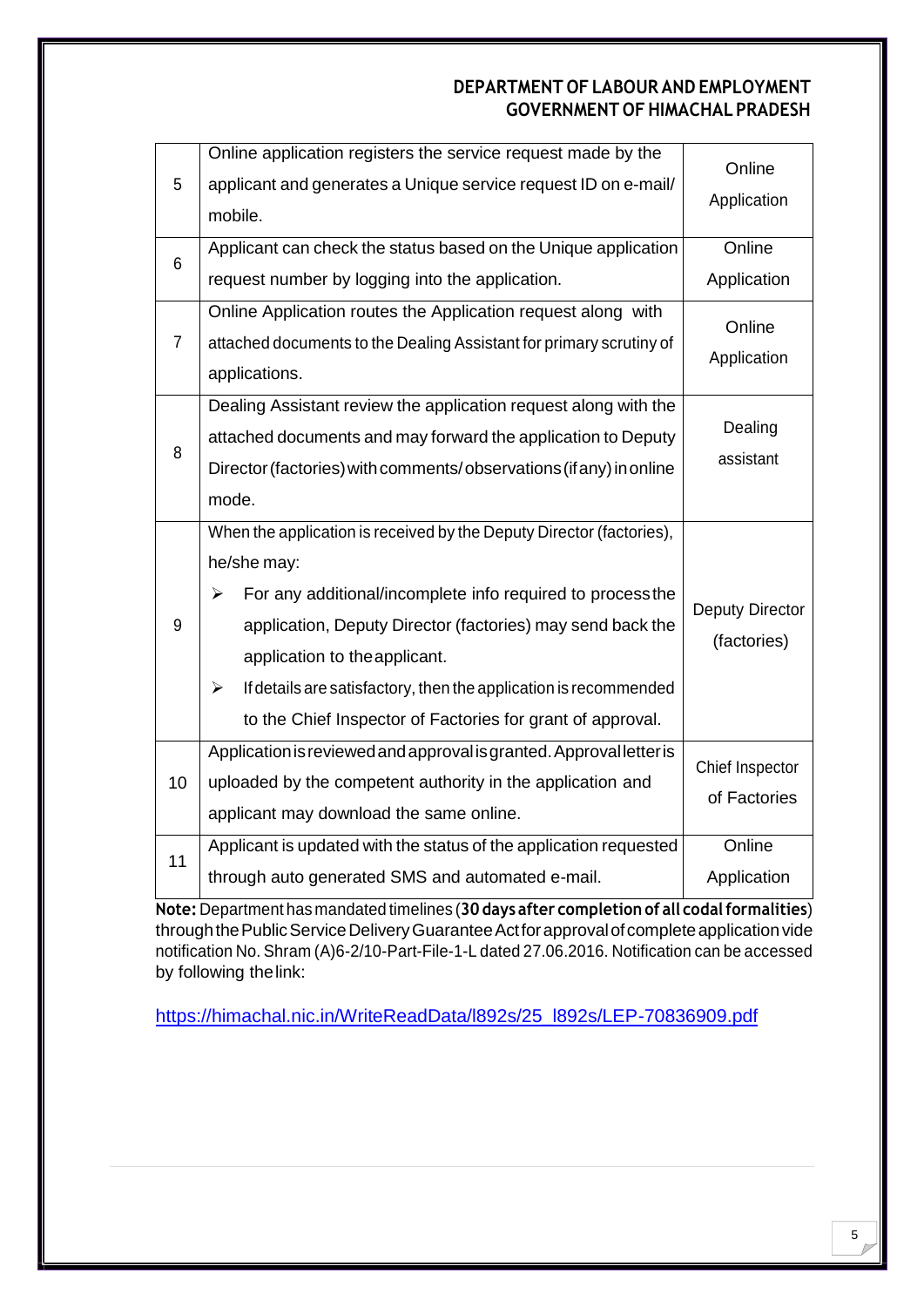## <span id="page-6-0"></span>**B. RegistrationandgrantoflicenseunderTheFactoriesAct,1948**

# <span id="page-6-1"></span>**a) Checklistfor registration and grant oflicense under The Factories Act, 1948**

- 1. Form No.3. (Online e-form and submission/filling in online mode only through the web application)
- 2. Certificate of Stability duly signed by the Chartered Engineer/Chartered Architect.
- 3. ResolutionpassedbyBoardofDirectorsinwhichoneoftheDirectorshas been declared as occupier OR resolution passed by partners in case of firm in which one of the partners has been declared as occupier OR declaration of proprietor in case of proprietorship concern.
- 4. List of Directors/Partners (Parentage and complete residential addresses of Directors/Partners may be clearly mentioned).
- 5. List of partners with their parentage & complete residential address.
- 6. In case of proprietorship concern, name, parentage and complete residential address of proprietor is required to be given through declaration which is self attested
- 7. Certificate regarding incorporation from Registrar of company in case of company.
- 8. CopyofpowersanctioncertificatefromconcernedauthoritiesofHPSEB.
- 9. NOC from Chief Fire Officer.
- 10. NOC from HP Pollution Control Board.
- 11. Allthedocumentsarerequiredtobesignedbyoccupier(Prop,Partneror Director as the case may be) and to be uploaded.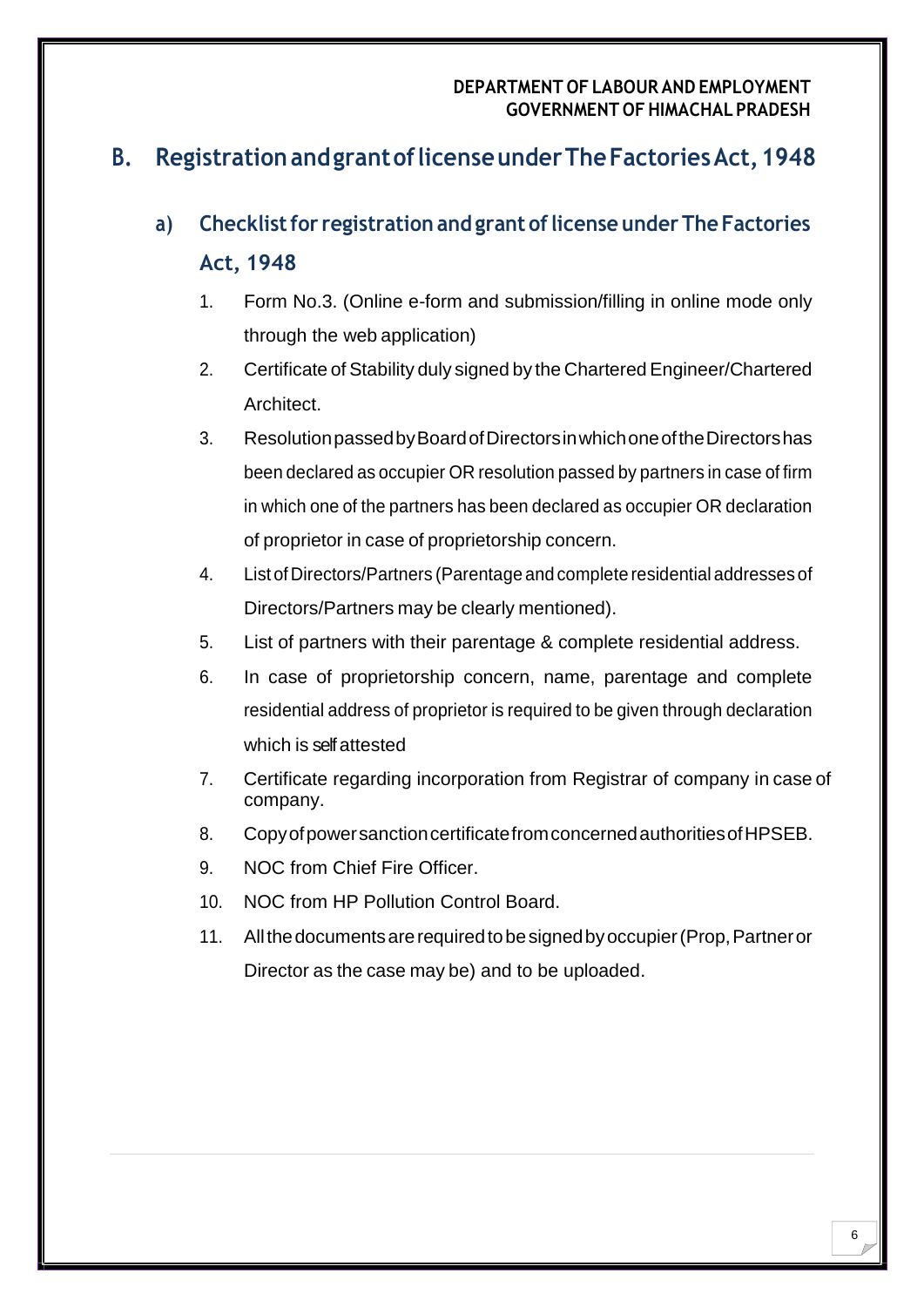|                | Grant of license under The Factories Act, 1948                                                                                                                                                                                                                                                                                                                                                                                                                                          |                                     |
|----------------|-----------------------------------------------------------------------------------------------------------------------------------------------------------------------------------------------------------------------------------------------------------------------------------------------------------------------------------------------------------------------------------------------------------------------------------------------------------------------------------------|-------------------------------------|
| Sr.<br>No.     | <b>Process Description</b>                                                                                                                                                                                                                                                                                                                                                                                                                                                              | Responsibility<br>Centre            |
| 1              | If applicant wants to apply for grant of license under The Factories<br>Act, 1948 online directly, then applicant has to access the online<br>application at admis.hp.nic.in/ofris. For this, building plan shall be<br>approved prior application for Grant of license under The Factories<br>Act, 1948.                                                                                                                                                                               | Applicant                           |
| $\overline{2}$ | Once the building plan has been approved by the Department, user<br>can apply online for factory registration by clicking on Factory<br>Registration [Form 3 (Online e-form and submission/filling in online<br>mode only through the web application)].                                                                                                                                                                                                                                | Applicant                           |
| 3              | Following steps shall be followed:<br>Attached the necessary set of supporting documents.<br><b>Add Chemicals Details</b><br>Add Manager Details<br><b>Add Occupier Details</b><br><b>Add Owner Details</b><br>Add Process of Factory<br>Add other details as desired in e form<br>Select the payment mode and make the payment either by<br>printing the challan generated online or pay the requisite fee<br>online through the Payment Gateway using Net-banking, debit<br>card etc. | Applicant/<br>Online<br>Application |
| 4              | This concludes the application submission procedure done online<br>directly by the applicant.                                                                                                                                                                                                                                                                                                                                                                                           | Applicant                           |
| 5              | Online application registers the service request made by the<br>applicant and generates a service request ID on e-mail/mobile.                                                                                                                                                                                                                                                                                                                                                          | Online<br>Application               |
| 6              | Applicant can check the status based on the application request<br>number by logging into the application.                                                                                                                                                                                                                                                                                                                                                                              | Online<br>Application               |

# <span id="page-7-0"></span>**b) Service DeliveryProcess:**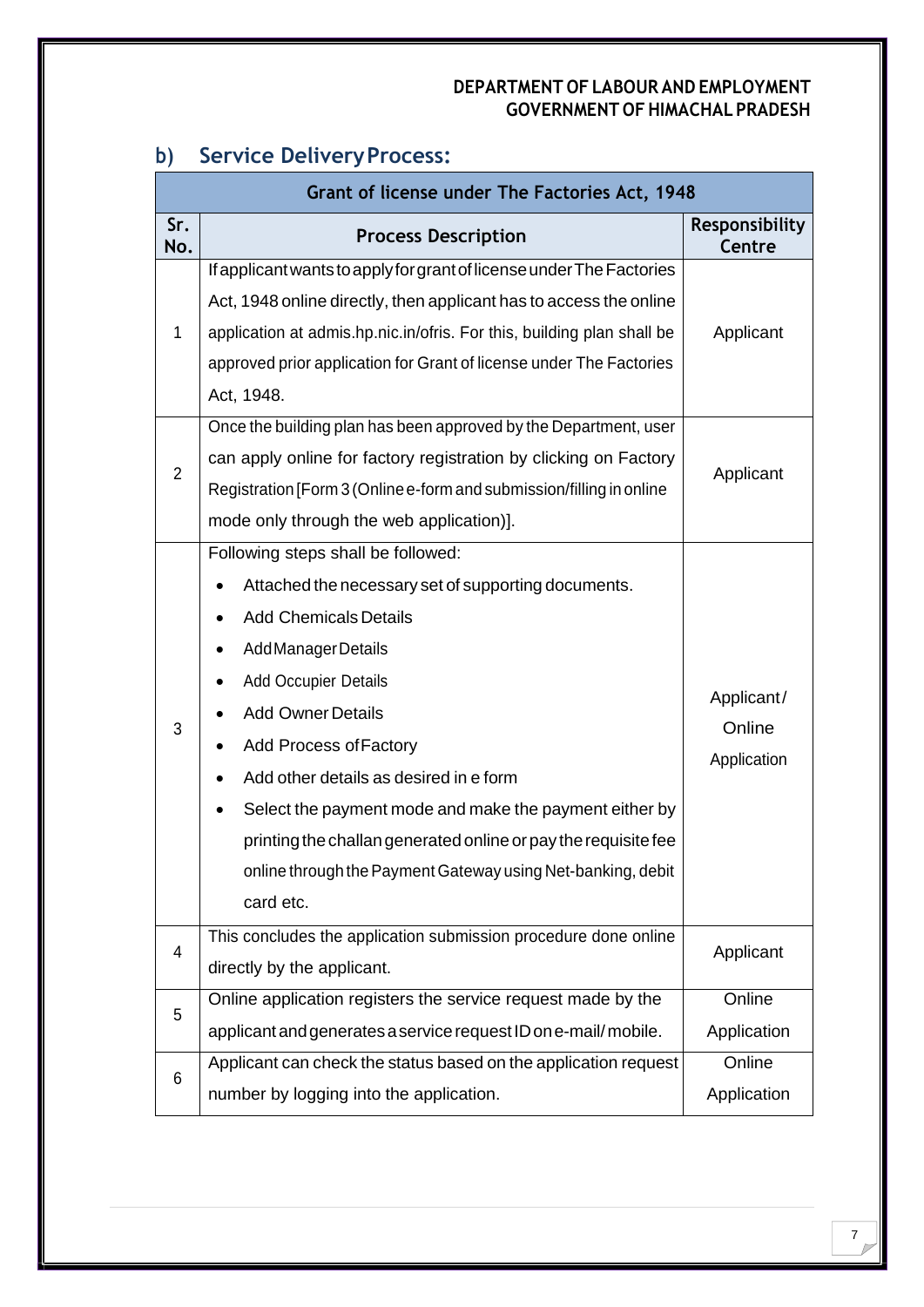| $\overline{7}$ | Online Application routes the Application request along with<br>attached documents to the Dealing Assistant based on jurisdiction | Online                 |  |  |
|----------------|-----------------------------------------------------------------------------------------------------------------------------------|------------------------|--|--|
|                | for primary scrutiny of applications.                                                                                             | Application            |  |  |
|                | Dealing Assistant review the application request along with the                                                                   |                        |  |  |
| 8              | attached documents and may forward the application to Deputy                                                                      | Dealing                |  |  |
|                | Director (factories) with comments/observations (if any) in online                                                                | assistant              |  |  |
|                | mode.                                                                                                                             |                        |  |  |
|                | When the application is received by the Deputy Director (factories),                                                              |                        |  |  |
|                | he/she may:                                                                                                                       | <b>Deputy Director</b> |  |  |
| 9              | For any additional/incomplete info/non-compliance required<br>➤                                                                   | (factories)            |  |  |
|                | to process the application, may send back the application to                                                                      |                        |  |  |
|                | the applicant.                                                                                                                    |                        |  |  |
|                |                                                                                                                                   | <b>Deputy Director</b> |  |  |
| 10             | If the application is complete, user is apprised of the scheduled date                                                            | (factories) /          |  |  |
|                | for the Spot inspection through e-mail and SMS.                                                                                   | Online                 |  |  |
|                |                                                                                                                                   |                        |  |  |
|                |                                                                                                                                   | Application            |  |  |
|                | Once the inspection is conducted Deputy Director (factories), he                                                                  |                        |  |  |
|                | may:                                                                                                                              |                        |  |  |
|                | For any non-compliance observed to process the application,<br>➤                                                                  |                        |  |  |
| 9              | Deputy Director (factories) may send back the application to                                                                      | <b>Deputy Director</b> |  |  |
|                | the applicant.                                                                                                                    | (factories)            |  |  |
|                | If details are satisfactory, then the application is recommended<br>➤                                                             |                        |  |  |
|                | to the Chief Inspector of Factories for grant of approval.                                                                        |                        |  |  |
|                | Application is reviewed and approval is granted. Approval letter is                                                               | Chief Inspector        |  |  |
| 10             | uploaded by the competent authority in the application and                                                                        | of Factories           |  |  |
|                | applicant may download the same.                                                                                                  |                        |  |  |
| 11             | Applicant is updated with the status of the application requested<br>through auto generated SMS and automated e-mail.             | Online                 |  |  |

**Note:** Department hasmandated timelines (**20 daysafter completion of all codalformalities**) through the Public Service Delivery Guarantee Act for approval of complete application vide notification No. Shram (A)6-2/10-Part-File-1-L dated 27.02.2016. Notification can be accessed by following the link: [https://himachal.nic.in/WriteReadData/l892s/25\\_l892s/LEP-](https://himachal.nic.in/WriteReadData/l892s/25_l892s/LEP-70836909.pdf)[70836909.pdf](https://himachal.nic.in/WriteReadData/l892s/25_l892s/LEP-70836909.pdf)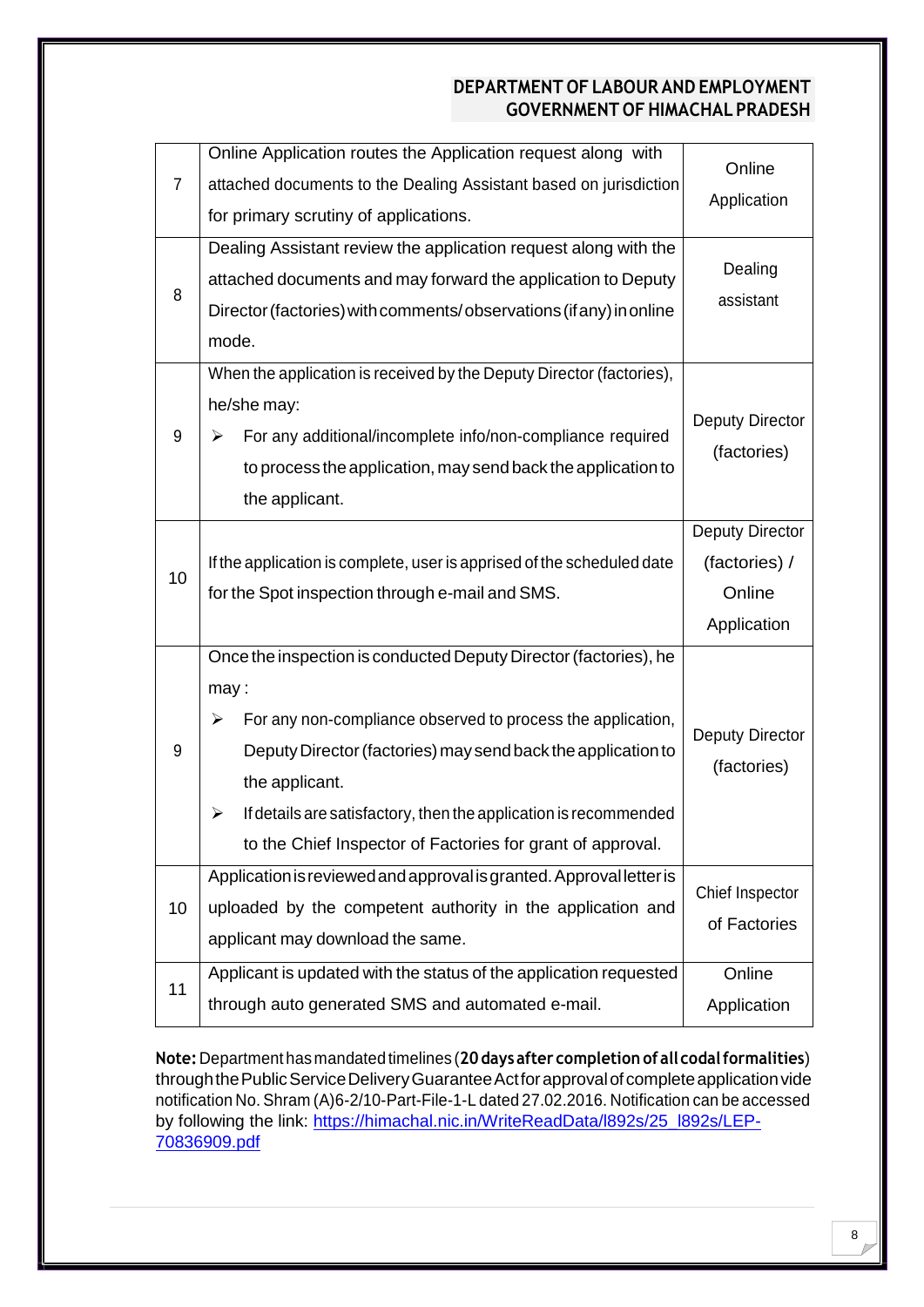# <span id="page-9-0"></span>**c) Fee Schedule**

| Number of persons to be employed on any day during the year             |                |                     |                       |                                 |                       |                       |                        |                            |                            |               |
|-------------------------------------------------------------------------|----------------|---------------------|-----------------------|---------------------------------|-----------------------|-----------------------|------------------------|----------------------------|----------------------------|---------------|
| Quantity of Horse<br><b>Power installed</b><br>(Maximum Horse<br>Power) | Up to<br>09    | From<br>10 to<br>20 | From<br>$21$ to<br>50 | From<br>51 <sub>to</sub><br>100 | From<br>101 to<br>250 | From<br>251 to<br>500 | From<br>501 to<br>1000 | From<br>1001<br>to<br>1500 | From<br>1501<br>to<br>2000 | Above<br>2000 |
| Nil                                                                     | 250            | 500                 | 750                   | 1000                            | 2000                  | 3000                  | 4500                   | 6000                       | 9000                       | 12000         |
| Upto 20                                                                 | 500            | 750                 | 1000                  | 2000                            | 3000                  | 4500                  | 6000                   | 9000                       | 12000                      | 16000         |
| Exceeding 20 but not<br>exceeding 50                                    | 750            | 1000                | 2000                  | 3000                            | 4500                  | 6000                  | 9000                   | 12000                      | 16000                      | 20000         |
| Exceeding 50 but not<br>exceeding 100                                   | 1000           | 2000                | 3000                  | 4500                            | 6000                  | 9000                  | 12000                  | 16000                      | 20000                      | 25000         |
| Exceeding 100 but not<br>exceeding 250                                  | $\blacksquare$ | 3000                | 4500                  | 6 0 0 0                         | 9000                  | 12000                 | 16000                  | 20000                      | 25000                      | 28000         |
| Exceeding 250 but not<br>exceeding 500                                  |                | 4500                | 6000                  | 9000                            | 12000                 | 16000                 | 20000                  | 25000                      | 28000                      | 32000         |
| Exceeding 500 but not<br>exceeding 1000                                 | $\mathbf{r}$   | 6000                | 9000                  | 12000                           | 16000                 | 20000                 | 25000                  | 28000                      | 32000                      | 36000         |
| Exceeding 1000 but<br>notexceeding 1500                                 | $\blacksquare$ | 9000                | 12000                 | 16000                           | 20000                 | 25000                 | 28000                  | 32000                      | 36000                      | 40000         |
| Exceeding 1500 but<br>notexceeding 2000                                 | $\blacksquare$ | 12000               | 16000                 | 20000                           | 25000                 | 28000                 | 32000                  | 36000                      | 40000                      | 45000         |
| Exceeding 2000 but<br>notexceeding 3000                                 | $\blacksquare$ | 16000               | 20000                 | 25000                           | 28000                 | 32000                 | 36000                  | 40000                      | 45000                      | 50000         |
| Exceeding 3000 but<br>notexceeding 5000                                 | $\blacksquare$ | 20000               | 25000                 | 28000                           | 32000                 | 36000                 | 40000                  | 45000                      | 50000                      | 55000         |
| Exceeding 5000 but<br>notexceeding 7000                                 | ä,             | 25000               | 28000                 | 32000                           | 36000                 | 40000                 | 45000                  | 50000                      | 55000                      | 60000         |
| Exceeding 7000 but<br>not exceeding 10000                               | ä,             | 28000               | 32000                 | 36000                           | 40000                 | 45000                 | 50000                  | 55000                      | 60000                      | 65000         |
| Exceeding 10000 but<br>notexceeding 15000                               | $\blacksquare$ | 32000               | 36000                 | 40000                           | 45000                 | 50000                 | 55000                  | 60000                      | 65000                      | 70000         |
| Above 15000                                                             | $\blacksquare$ | 36000               | 40000                 | 45000                           | 50000                 | 55000                 | 60000                  | 65000                      | 70000                      | 75000         |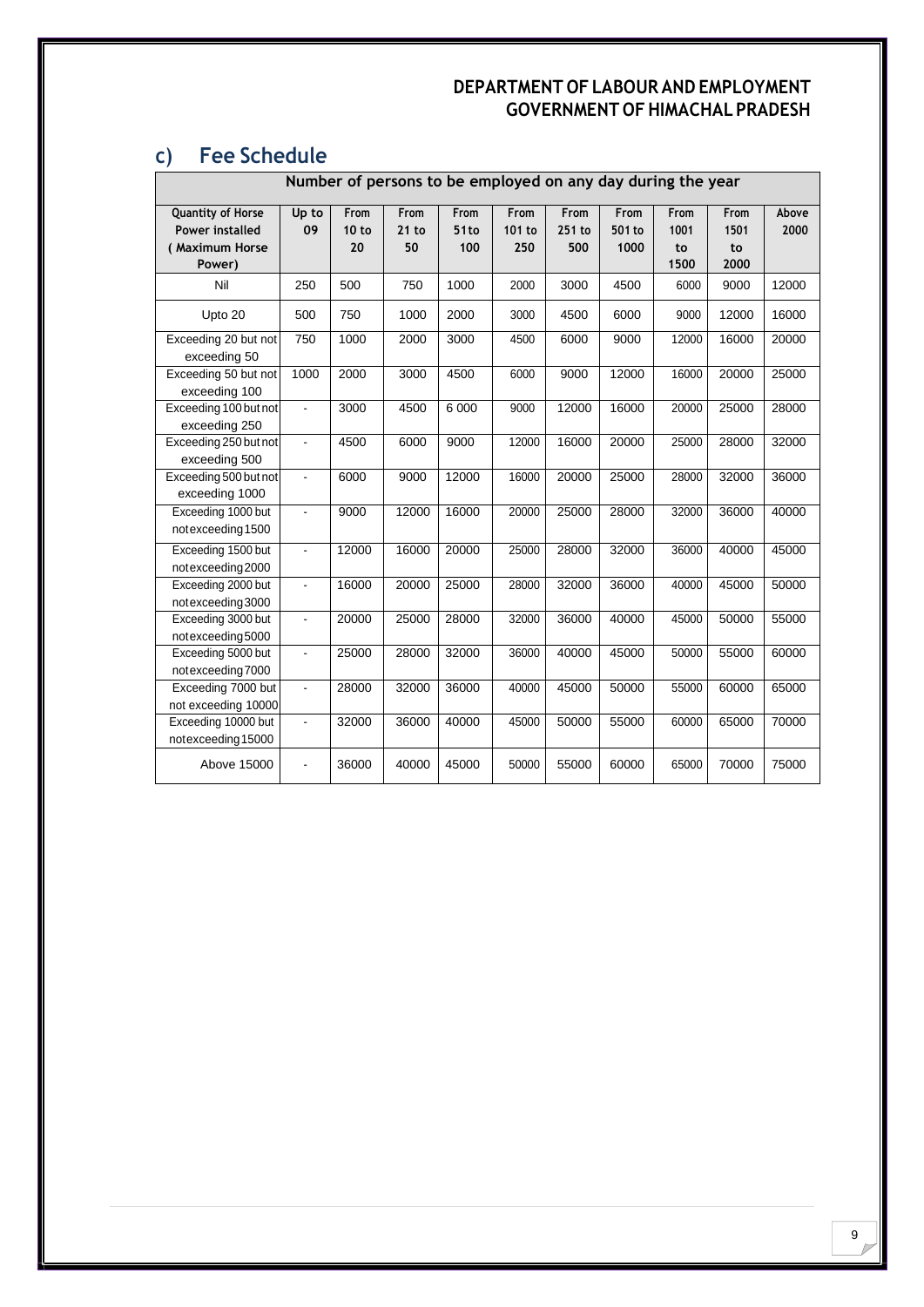## <span id="page-10-0"></span>**C. Renewal of license under The Factories Act, 1948**

### <span id="page-10-1"></span>**a) ChecklistforrenewaloflicenseunderTheFactoriesAct,1948**

- 1. Form No.3 (Online e-form and submission/filling in online mode only through the webapplication)
- 2. If there is increase or decrease in no. of workers, then Rs.100/- is to be deposited as amendmentfee.
- 3. If there is increase or decrease in power load, then Rs.100/- is to be deposited as amendmentfee.
- 4. If there is change of occupier, then Rs.100/- is to be deposited as amendment fee.
- 5. Ifthereischangeinnameofthefactory,thenRs.100/-istobedepositedas amendment fee.
- 6. If there is change of occupierthe following documents are required to be uploaded:-
	- **(a) In case of proprietorshipconcern:**

Declaration regarding the proprietor and hence the occupier which should be self attested.

- **(b) In case of partnership concern:**
	- (i) List of partners with parentage & complete residential address.
	- (ii) Resolution passed by partners in which one of partner has been appointed asoccupier

### **(c) In case of a company:**

- (i) List of Directors
- (ii) Resolution passed by Board of Directors in which one of director has been appointed as occupier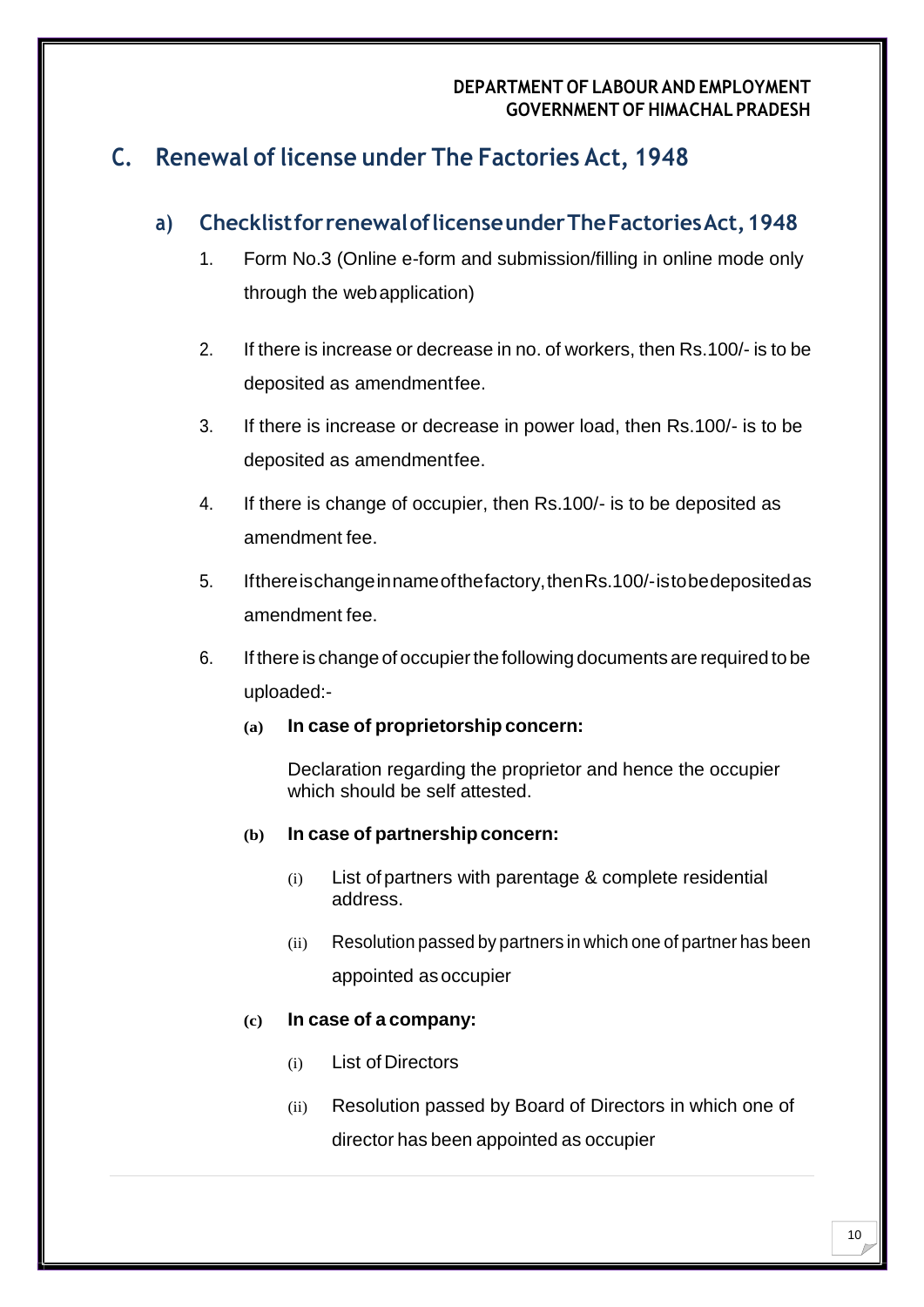7. If there is change in the name of factory, the following documents are required to be uploaded:-

#### **(a) Incaseofcompany:**

- (i) Certificate from Registrar of Companies regarding change of name.
- (ii) Approval from Department of Industries regarding change in name of factory.

#### **(b) In case ofPartnership Firm:**

- (i) List of Partners with parentage & complete residential address of partners.
- (ii) Approval from Department of Industries regarding change in name of factory.

### **8. Uploading of documents is mandatory.**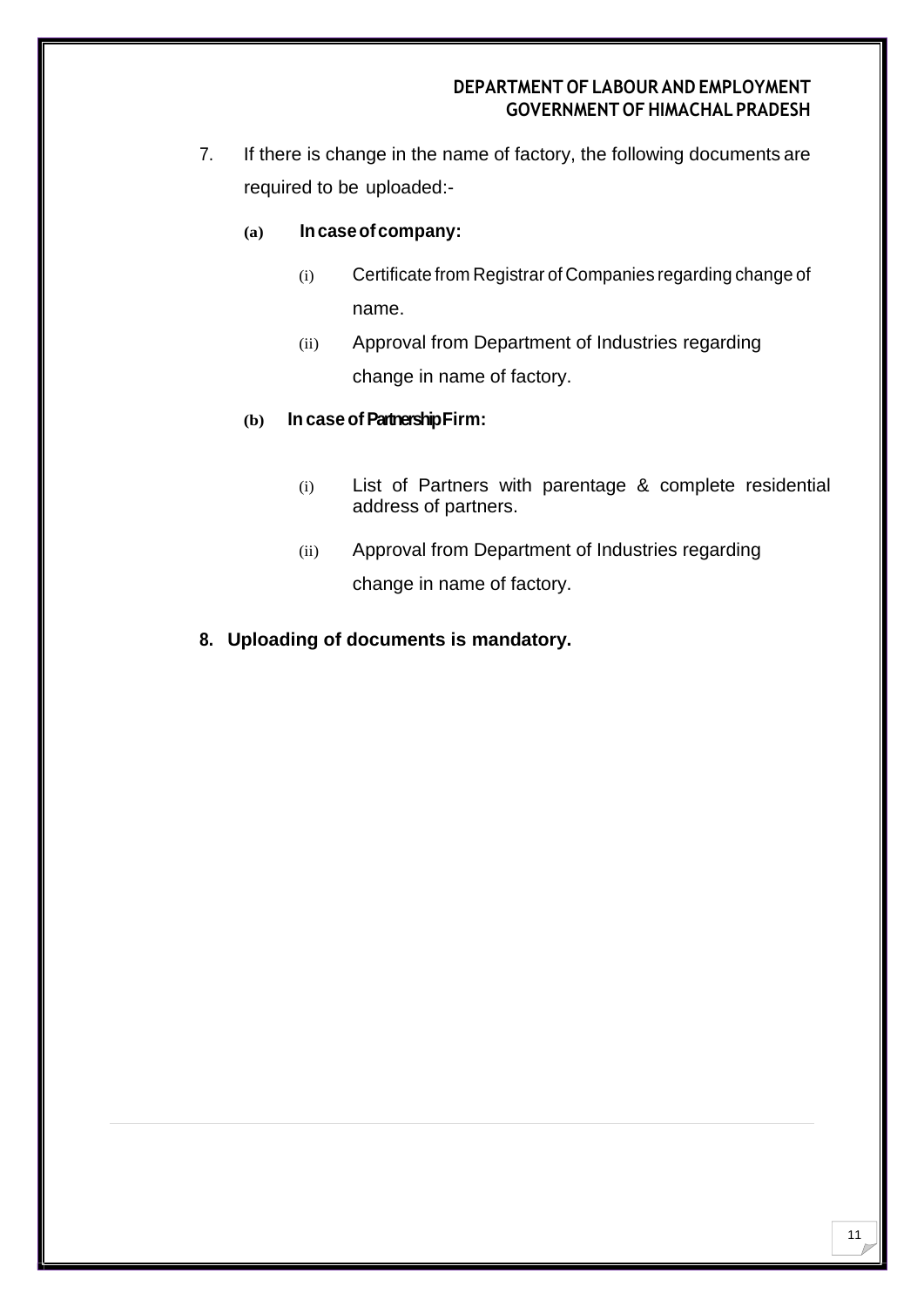|                | Renewal of license under The Factories Act, 1948                                                                                                                                                                                                                                                                                                                                                                                                                                |                                     |
|----------------|---------------------------------------------------------------------------------------------------------------------------------------------------------------------------------------------------------------------------------------------------------------------------------------------------------------------------------------------------------------------------------------------------------------------------------------------------------------------------------|-------------------------------------|
| Sr.<br>No.     | <b>Process Description</b>                                                                                                                                                                                                                                                                                                                                                                                                                                                      | Responsibility<br>Centre            |
| 1              | If applicant wants to apply for renewal of license under The<br>Factories Act, 1948 online directly, then applicant has to access the<br>online application at admis.hp.nic.in/ofris. After registration, user<br>can apply for renewal and amendments time to time in same<br>process as in case of registration through his authorized login.                                                                                                                                 | Applicant                           |
| $\overline{2}$ | Once the building plan has been approved by the Department, user<br>can apply online for factory registration by clicking on Factory<br>Registration [Form 3 (Online e-form and submission/filling in online<br>mode only through the web application)].                                                                                                                                                                                                                        | Applicant                           |
| 3              | Following steps shall be followed:<br>Attached the necessary set of supporting documents (in case<br>any amendment).<br><b>Add Chemicals Details</b><br>Add Manager Details<br><b>Add Occupier Details</b><br><b>Add Owner Details</b><br><b>Add Process of Factory</b><br>Select the payment mode and make the payment either by<br>printing the challan generated online or pay the requisite fee<br>online through the Payment Gateway using Net-banking, debit<br>card etc. | Applicant/<br>Online<br>Application |
| 4              | This concludes the application submission procedure done online<br>directly by the applicant.                                                                                                                                                                                                                                                                                                                                                                                   | Applicant                           |
| 5              | Online application registers the service request made by the<br>applicant.                                                                                                                                                                                                                                                                                                                                                                                                      | Online<br>Application               |
| 6              | Applicant can check the status by logging into the application.                                                                                                                                                                                                                                                                                                                                                                                                                 | Online<br>Application               |

# <span id="page-12-0"></span>**b) Service DeliveryProcess:**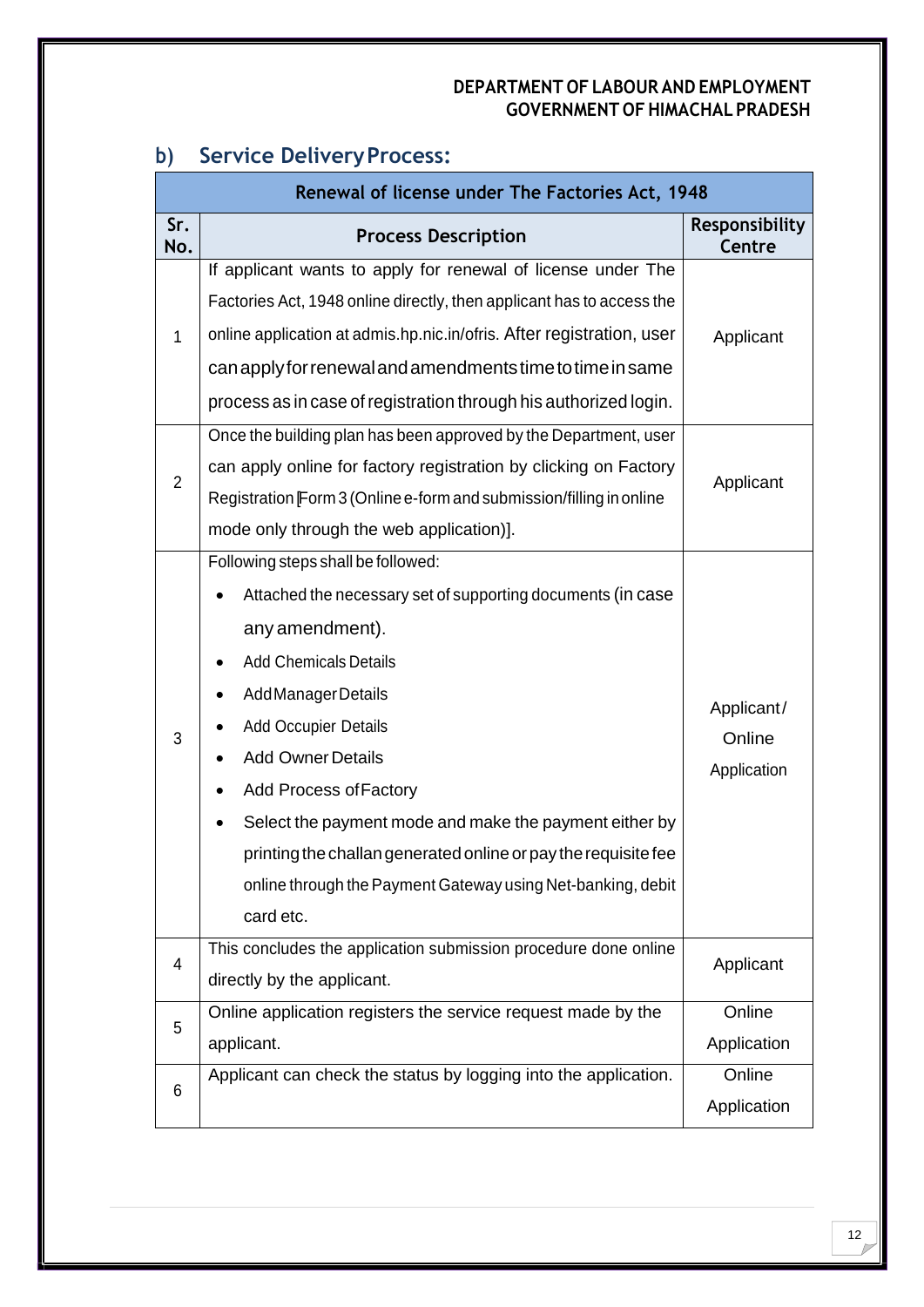| $\overline{7}$ | Online Application routes the Application request along with<br>attached documents to the Dealing Assistant for primary scrutiny of<br>applications.                                                                                                                                                                                                                                         | Online<br>Application                 |
|----------------|----------------------------------------------------------------------------------------------------------------------------------------------------------------------------------------------------------------------------------------------------------------------------------------------------------------------------------------------------------------------------------------------|---------------------------------------|
| 8              | Dealing Assistant review the application request along with the<br>attached documents and may forward the application to Deputy<br>Director (factories) with comments/observations (if any) in online<br>mode.                                                                                                                                                                               | Dealing<br>assistant                  |
| 9              | When the application is received by the Deputy Director (factories),<br>he/she may:<br>For any additional/incomplete info required to process the<br>➤<br>application, Deputy Director (factories) may send back the<br>application to the applicant.<br>If details are satisfactory, then the application is recommended<br>➤<br>to the Chief Inspector of Factories for grant of approval. | <b>Deputy Director</b><br>(factories) |
| 10             | Application is reviewed and approval is granted. Approval letter is<br>uploaded by the competent authority in the application and<br>applicant may download the same.                                                                                                                                                                                                                        | Chief Inspector<br>of Factories       |
| 11             | Applicant is updated with the status of the application requested<br>through auto generated SMS and automated e-mail.                                                                                                                                                                                                                                                                        | Online<br>Application                 |

**Note:** Department has mandated timelines (**20 days after completion of all codal**  formalities) through the Public Service Delivery Guarantee Act for approval of complete application vide notification No. Shram (A)6-2/10-Part-File-1-L dated 27.02.2016. Notification can be accessed by following the link:

[https://himachal.nic.in/WriteReadData/l892s/25\\_l892s/LEP-70836909.pdf](https://himachal.nic.in/WriteReadData/l892s/25_l892s/LEP-70836909.pdf)